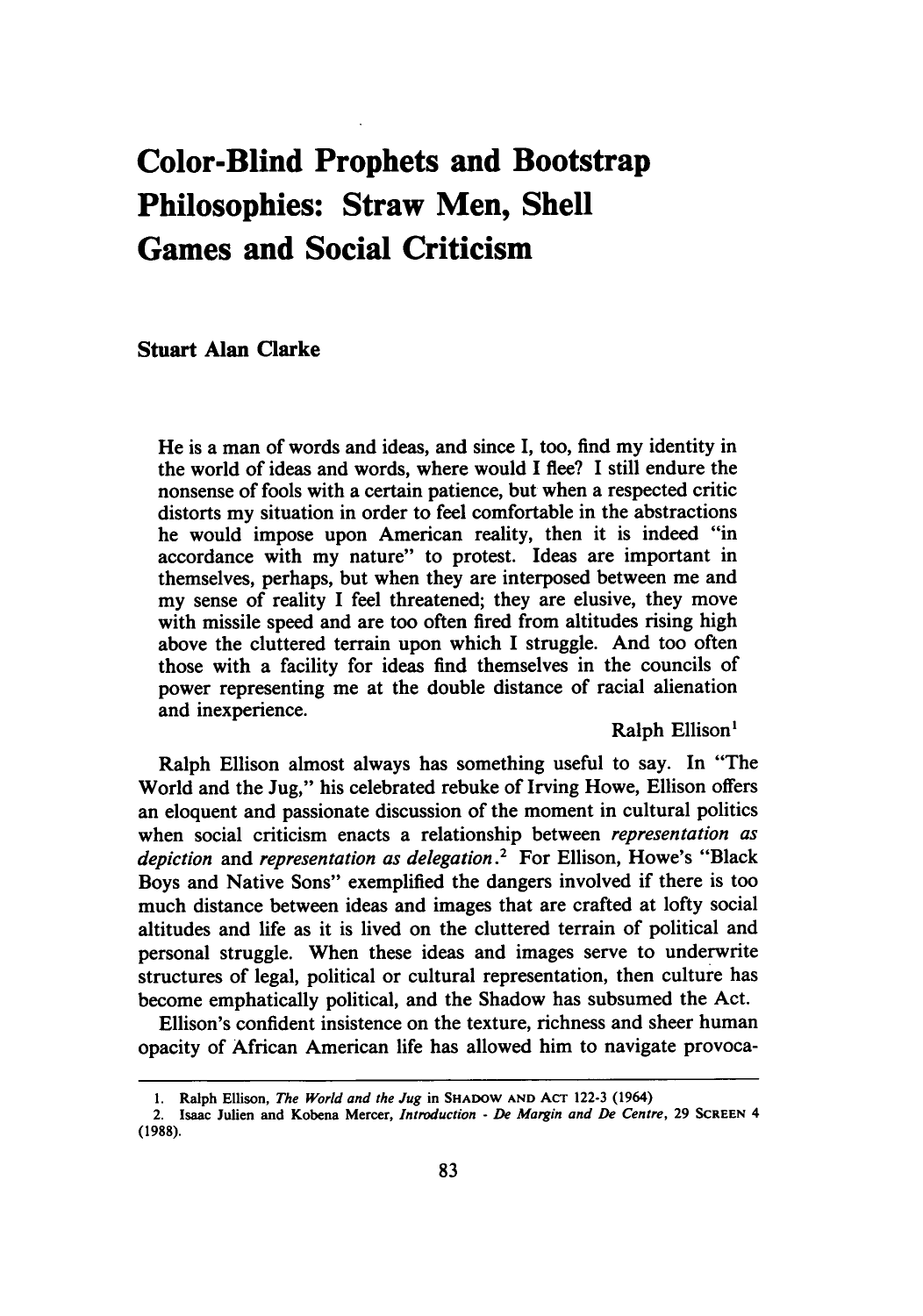tively between the devil of ethnic chauvinism and the deep, blue-eyed sea of American nationalism. His social and cultural criticism consistently reminds us of the political imperative to pay close attention to the powerful complexity that characterizes the lives and experiences of African Americans.

Ellison is especially worth recalling now, as we struggle towards a social criticism that does justice to the cultural and political conditions currently facing black populations. These conditions exhibit a bewildering good news/bad news character: nearly unprecedented levels of economic affluence and political prominence compete with astounding material poverty and new forms of political and social powerlessness. **A** broad black "middle class," fattened on affirmative action and the cultural pragmatism of corporate personnel offices, vies for our attention with a "black underclass" of crack smoking, "Pump" wearing, "Pimp Rolling" baby-making black male hooligans-or so the popular representation goes. At the same time, a post-Voting Rights Act explosion of black elected officials coincides with the ever-tightening stranglehold of capital on municipal and federal decisional processes. The result? African American populations characterized **by** significant class divisions with unclear consequences as well as a widespread deflation of political agency.

It is ironic that in the face of these deeply complicated circumstances much of the most forcefully promoted African American social criticism is burdened by an unfortunate superficiality. The widely accepted insistence on the social construction of racial meanings and identities has in the hands of writers like Glen Loury, Thomas Sowell, and Shelby Steele resulted in the "return of the repressed" liberal subject for whom race is a socially interesting but politically and economically irrelevant artifact. It is hardly surprising that after eight years of Ronald Reagan and two years "in the Bush" these color-blind prophets and bootstrap philosophers should receive especially energetic attention. There are three unfortunate elements that characterize much of their work.

First, "race" is often manipulated as an empty trope through vague references to a "black community," references that obscure more than they reveal the conditions, beliefs, and aspirations of really existing black people.

Second, this trope facilitates a peculiar shell game in which the social critic gains a certain measure of credibility and authority on account of his membership in this "black community." This authority and credibility bestows benefits in another community altogether: the professional academic or journalistic community. Finally, the critic garners kudos for his courage in braving the censure of this "black community" for dissenting from the community "orthodoxy"-an "orthodoxy" that is often little more than a discursive straw man.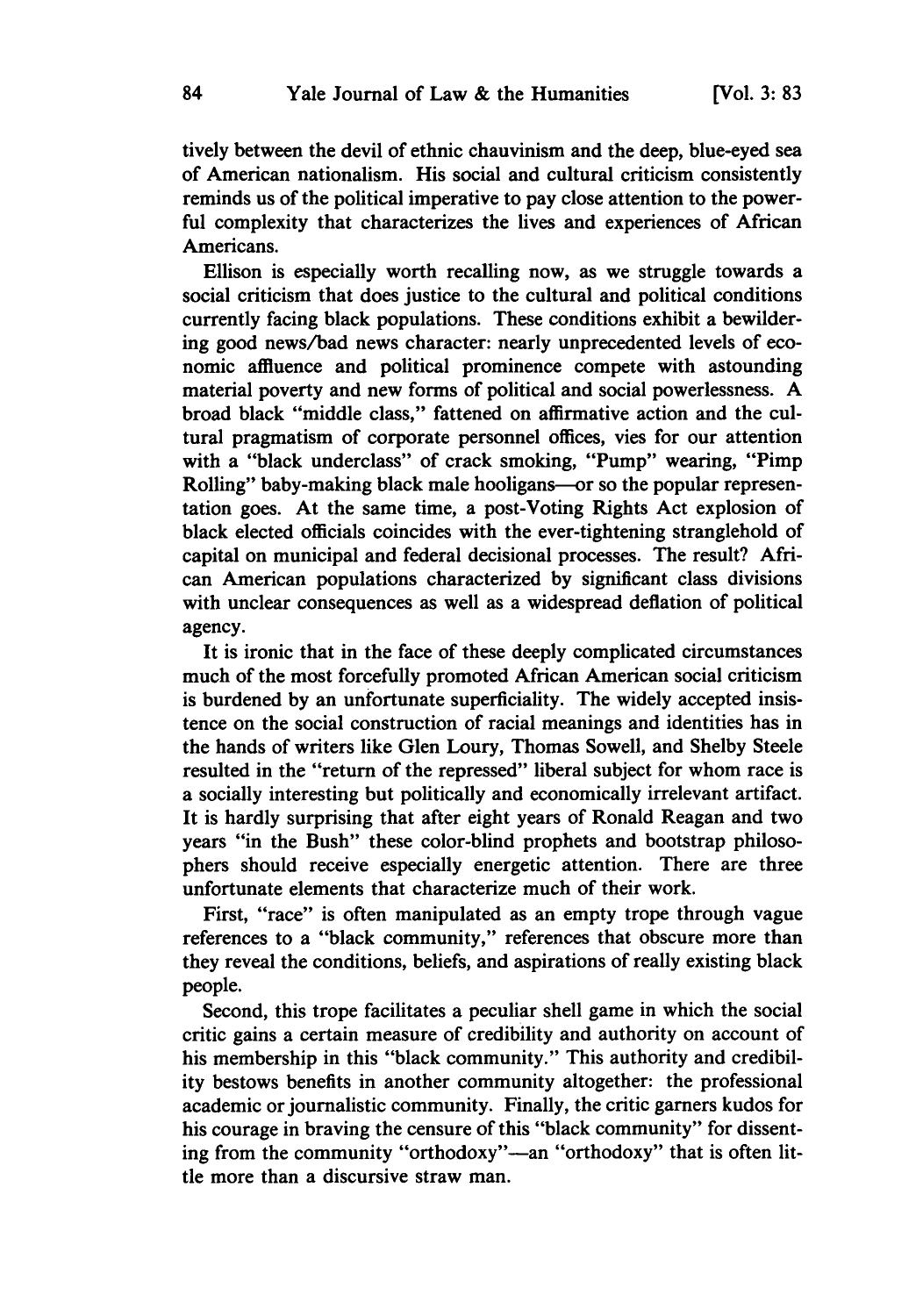These critics often promote what seems to me to be an especially cartoon-like characterization of political discourse in "the black community," a characterization that corresponds neatly to the mass media's narrow view of contemporary African American social criticism. The mass-mediated representation of African American social criticism is a bipolar characterization that reinforces a particular image of the demographics of the black population. This demographic image is one of a black population that is composed of a "risin' " black middle class and a "declinin'" black underclass.

Similarly, the mass media portray African American social criticism as a hybrid animal. On the one end of the beast are black voices that preach the evils of affirmative action and promote the virtues of a colorblind meritocracy--our color-blind prophets and bootstrap philosophers. At the other end is an anachronistic "traditional civil rights leadership" clinging to a politics of racial entitlement that is necessarily dependent on the racial goodwill, economic prosperity, and Democratic Party dominance of a bygone era.

The problem is that the media characterize the universe of African American social criticism in terms of two of its constituent discourses. Some of the most original and powerful writers in America today-social critics like Audre Lorde and June Jordan among others-are entirely excluded from this mass-mediated representation of "black political thought." Without the voices of black women and gay men and lesbians of color, spokespersons who are tantamount to servants of the mass media can monopolize the imagery of black populations and the political possibilities those populations represent. As Audre Lorde writes: "down the street/ a glassmaker is grinning/ turning out new mirrors that lie/ selling *us/* new clowns/ at cut rate."

Prominent critics like Steel and Loury are often well meaning, with important and sensitive points to make. Their arguments are not necessarily specious or pernicious. These arguments are, however, often overshadowed **by** the picture of the "black community" that emerges from them. This picture both authorizes and draws credibility from the superficial representation of African American social criticism that is promoted in the "dueling talking heads" school of journalism, the abbreviated discourse of *Nightline, The McNeil-Lehrer Report* and *Newsweek* or *Time* magazines.

The article "Loving the Messenger" written **by** Stephen Carter and published in the *Yale Journal of Law & the Humanities* both relies on and contributes to a truncated misrepresentation of "black political thought." In the rest of this essay I will discuss Carter's article in order to illustrate the discursive practice that I am complaining about, and then **I** will consider the way in which attention to certain marginalized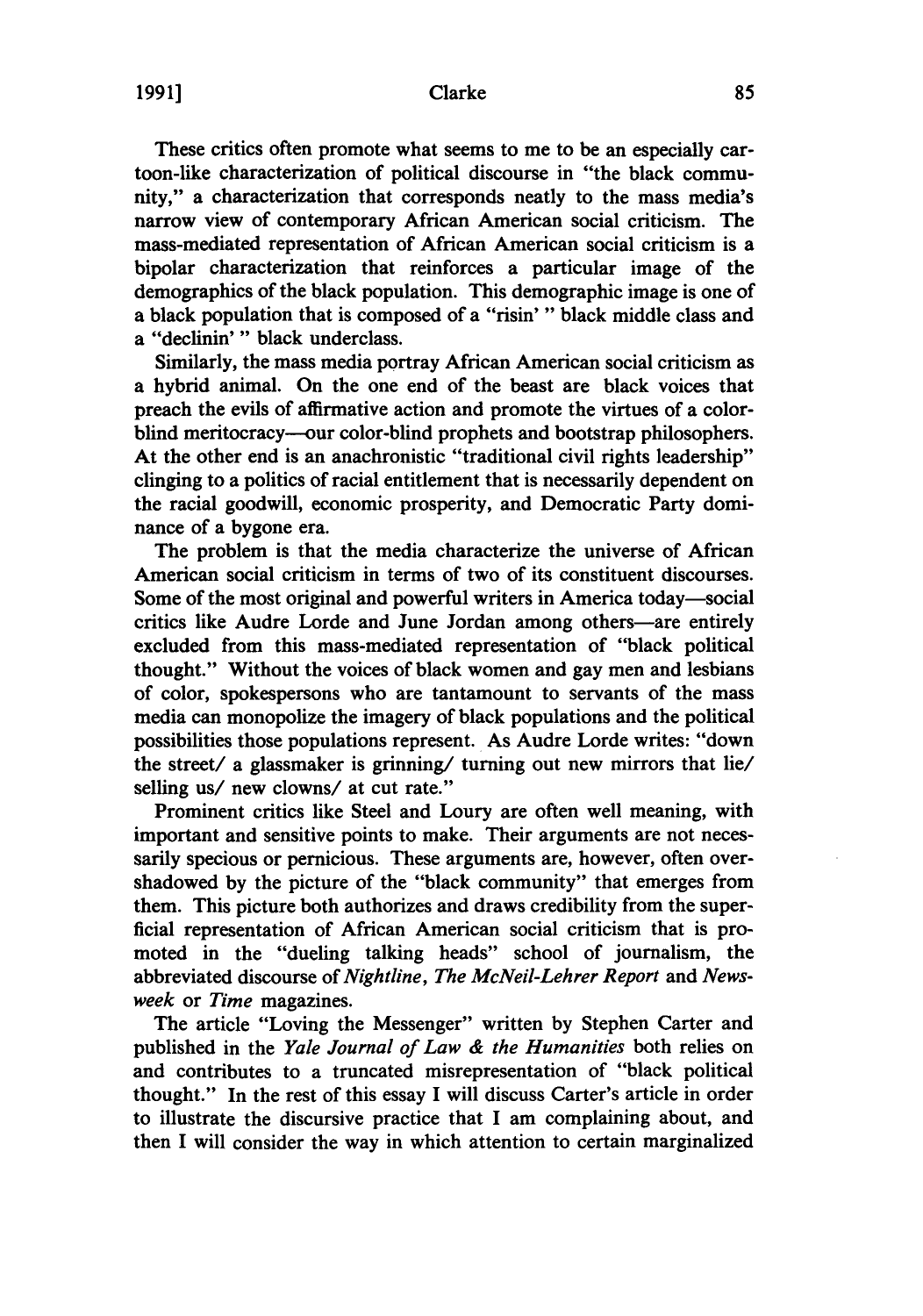black voices can help to expand our understanding and representations of black political thought.

In the review essay "Loving the Messenger" published in the second issue of the *Yale Journal of Law & the Humanities,3* Stephen Carter joins a small but robust chorus of black intellectuals who bemoan what they take to be a crippling stifling of dissent within "the black community." Most often heard from high profile public figures like Glen Loury and Thomas Sowell, this complaint alleges the existence of a "liberal civil rights orthodoxy" within "the black community," an orthodoxy that confronts deviation with allegations of race treason.

Professor Carter's essay raises important questions about solidarity, dissent, and politics among and between black folks but these questions are obscured in his attempt to affirm his own bonds to particular intellectual traditions and communities. **By** focusing on an extreme case of intolerance-the treatment of Julius Lester at the hands of the University of Massachusetts at Amherst Afro-American Studies Department-Carter justifies his turn to an opposite extreme—academic mythologies of intellectual combat—for remedies. It is relatively easy to throw stones at those who would sanction and engage in purges, intolerance, and name calling. It is just as easy to promote pristine, sterile standards of conduct in public political discourse. Useful academic interventions in public discourse begin, however, with the recognition that real political communities exist somewhere in between free speech situation-utopias and fascist nightmares.

*Lovesong: Becoming a Jew,* Julius Lester's account of his conversion to Judaism, is the occasion for Carter's remarks.<sup>4</sup> The text includes descriptions of several instances in which Lester was ostracized (and worse) **by** black folks unhappy with positions that he had taken on black-Jewish relations. Lester's account provokes Carter to consider

the link between [the text's] message and the way in which too many in the black community have chosen to isolate dissenters from the community's orthodoxy.5

To a certain extent all reviewers use the texts that they review as pegs on which to hang their own views, but in Carter's case this process is quite explicit. Carter insists that Lester's work can be read as an "allegory on the civil rights movement"<sup>6</sup> and while he "would not contend that the story [he has read] is the one that the author decided consciously to tell"7 it is this "subtextual allegory" which grounds the "message" that Carter chooses to discuss.

**<sup>3.</sup>** Stephen L. Carter, Loving *the Messenger,* **1 YALE J.L. & HUMANITIES 317** (1989).

<sup>4.</sup> **J.** Lester, **LOVESONG: BECOMING A JEW (1988).**

**<sup>5.</sup>** Carter, *supra* note **3,** at **319.**

<sup>6.</sup> *Id.*

**<sup>7.</sup>** *Id.* at **318.**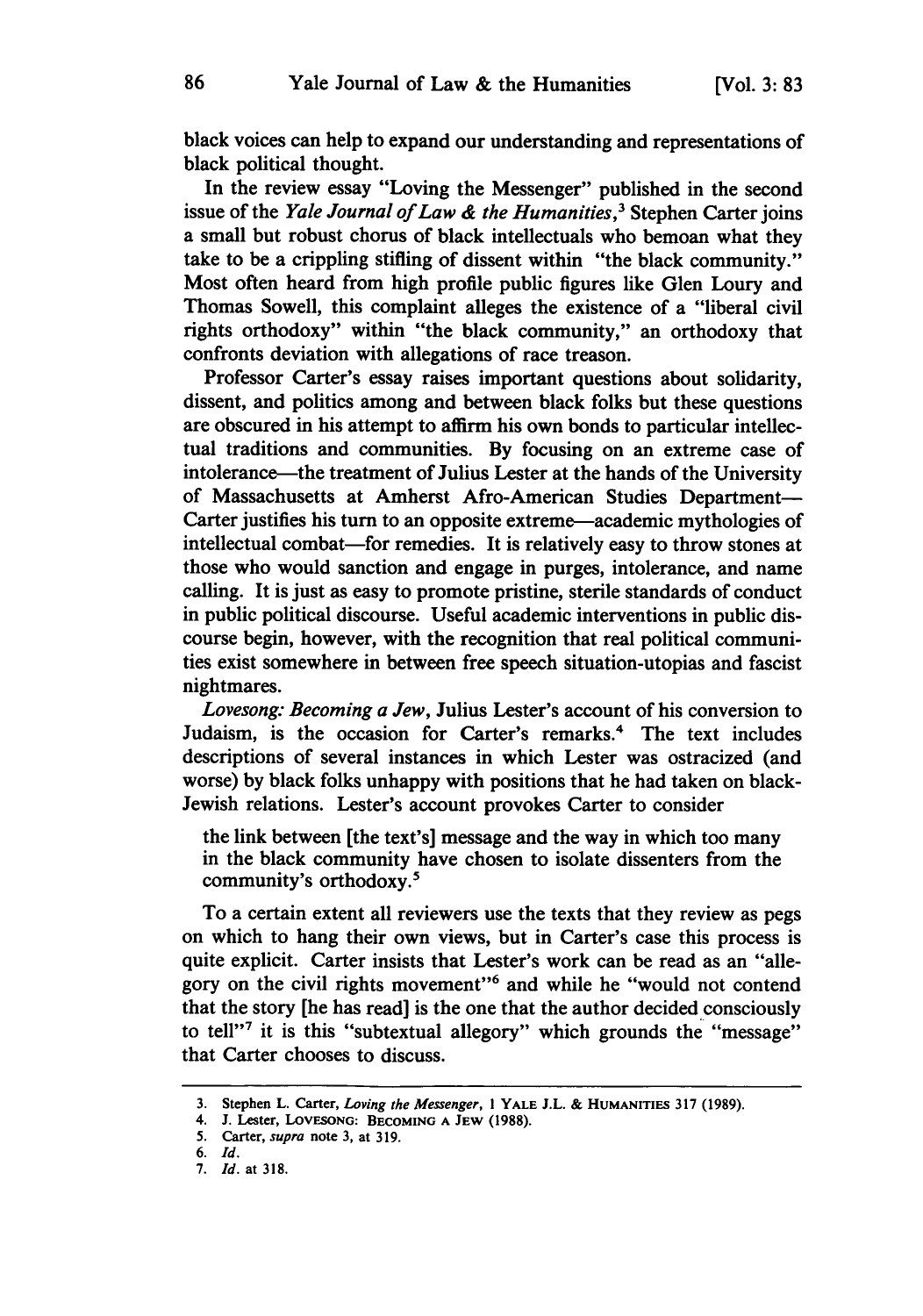Carter takes Lester's central contention to be that

the civil rights movement will not recover its spiritual greatness or its momentum until the leadership of the black community once again preaches to the oppressed that only the inner moral progress of suffering individuals moves the conscience of the society around them.<sup>8</sup>

While Professor Carter doesn't take an explicit position on this "different and quite tantalizing theory" of the malaise of the civil rights movement, he does utilize the concept of "suffering" to focus his own attack on the "civil rights orthodoxy" that he believes underwrites black support for what he calls "racial preference policies." From here, it is a short jaunt to the horse that Carter really wants to flog: intellectual intolerance in the black community as indicated **by** treatment of those blacks who dissent from this "orthodoxy."

Carter's position goes something like this: contemporary civil rights advocates misconstrue the significance of black suffering, rest a "racial preference" orthodoxy on this misconstruction, and deal harshly with those blacks who dare to stray from this orthodoxy. The problem is that each leg of Carter's construction is infirm.

Carter rebukes contemporary civil rights advocates who adopt an exceptionalist attitude towards black suffering-that is, an insistence that "black people have suffered as a people in some special manner that touches everyone who is black and no one else." To Carter's mind they have foregone the lessons of their predecessors, who understood that "only the inner moral progress of suffering individuals moves the conscience of the society around them."<sup>9</sup>

It is perfectly reasonable to reject claims that black folks have cornered the market on suffering. The problem is that Carter offers no evidence to support his claim that this particular attitude towards suffering drives "contemporary civil rights advocates." Indeed, he pays no attention to the possibility that advocates of "racial preference policies" are driven **by** the infinitely more reasonable conviction that black folks have sustained a unique *injury* for which we need to be compensated. Nor does he consider the possibility that many civil rights activists may be driven **by** a vision of a society in which diversity, social harmony and some measure of egalitarianism replace social strife, inequality and mythologies of individual achievement.

We can and probably should argue about the legacy of slavery, just as we can and should argue about the nature of a just society, and Professor Carter is not unaware that such arguments can be relevant to the "racial preference policies" that he discusses. (He cites Charles Black's "elo-

**<sup>8.</sup>** *Id.*

*<sup>9.</sup> Id.*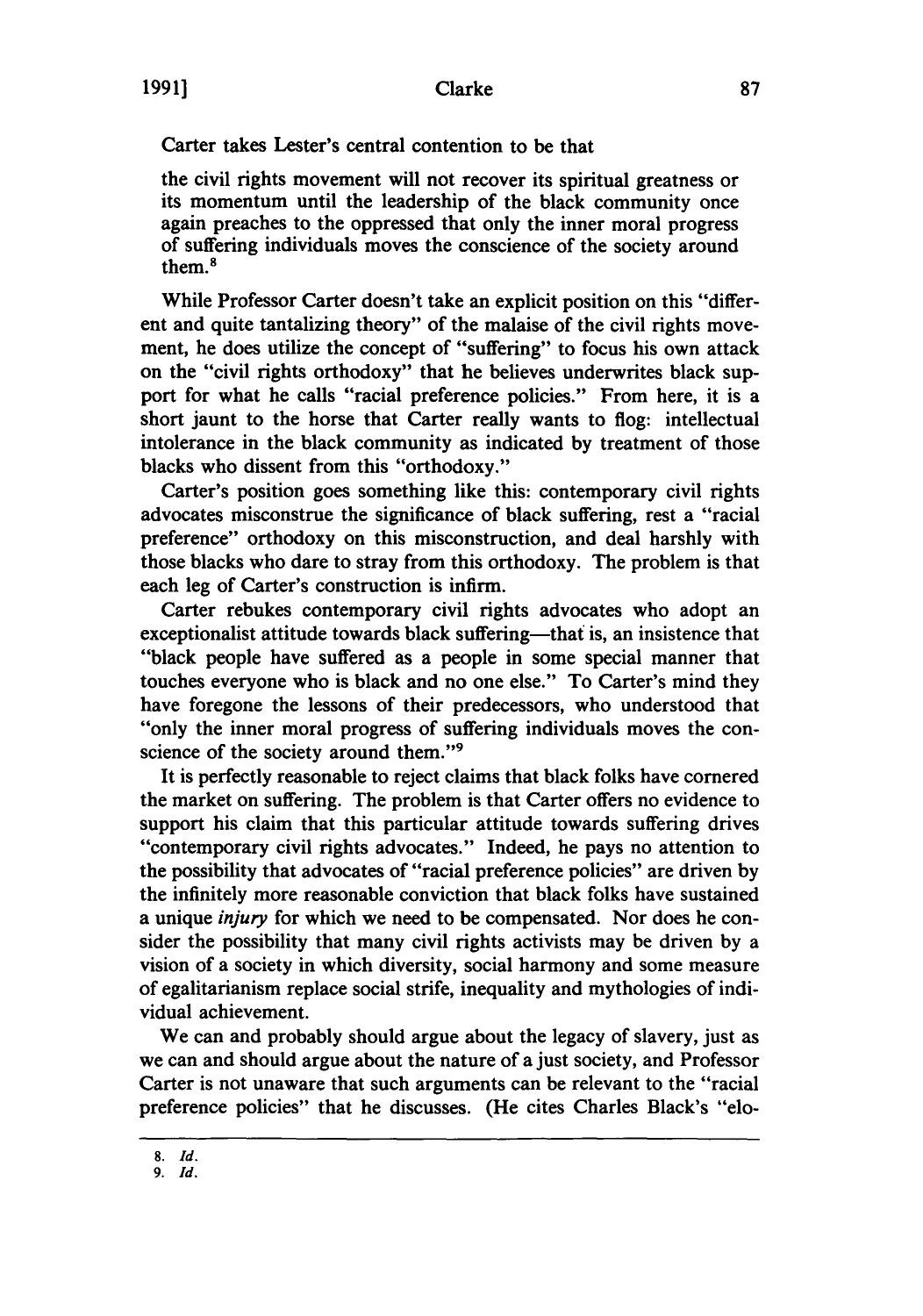quent defense" of such policies as an "obligation of citizenship, little different from paying taxes.") Carter avoids such arguments, however, **by** caricaturing the "civil rights community" along the lines of the dated views of Stokely Carmichael and Charles Hamilton, the writings of Derrick Bell and the work of Harold Cruse. While there are most certainly some living black people who would own up to the views that Carter describes, it is nothing short of scandalous that he should, without even the skimpiest shred of evidence, claim to have unearthed the structure of some "civil rights orthodoxy."

The problem is not that Carter has misidentified the orthodoxy. Although his claims beg for substantiation—data to indicate the breadth of this "orthodoxy," or some indication of the influence of the works that he cites-"more evidence" is somewhat beside my point. The point is that, as with all arguments about consensus, Carter's discussion of this "orthodoxy" ignores the complexity and multiplicity that should be the real starting point for contemporary African American social criticism. His representation silences (or more precisely, presumes the silence of) voices other than his and his antagonists', and in doing so mutes the political possibilities that real differences within black populations create.

The point that Carter really wants to stress (hence the title "Loving the Messenger") is the "link" between Lester's message about suffering, and "the way in which too many in the black community have chosen to isolate dissenters from the community's orthodoxy." "Tragically," he writes,

but perhaps understandably, the black community is one in which dissent is stifled. Evidently, a good deal turns on solidarity, on not revealing to the world that some black people who have thought deeply about the problems facing our community disagree with the consensus position on both the causes and the cures of the problems that bedevil our people.10

This issue of dissent, it seems to me, is a vitally important one, especially as it raises hard and uncomfortable questions about what it is that constitutes a "community" as distinct from a population.

It never occurs to Carter that "declarations of independence" of the kind embodied in the work of figures like Lester, Loury and Sowell necessarily stand in some tension to the idea of a community. Obviously I do not mean to endorse the type of "purge" that he and Lester describe. Nevertheless, such purges constitute an extreme whose polar opposite is a normless community that is probably better characterized as a "population." In order for a community to be anything more than a population, it must have borders that are policed in *some* fashion. The hard questions seem to me to revolve around the measure of independence and

**<sup>10.</sup>** *Id.* at 344.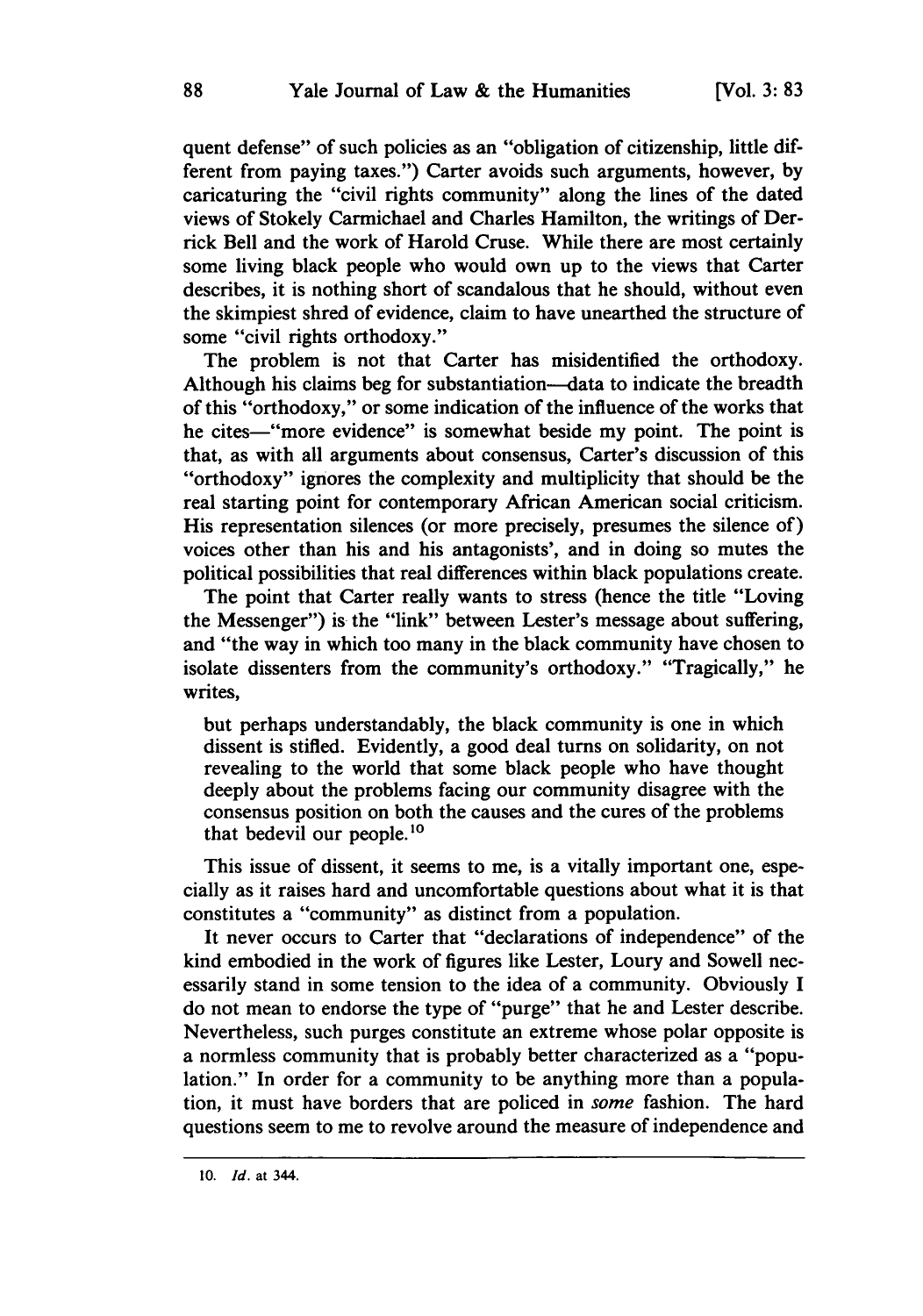autonomy that can be reasonably sacrificed for the sake of community. How is respect for a community and its members appropriately demonstrated? Indeed, how is membership appropriately manifested?

These questions are thoroughly considered in some of the recent work of political theorist Michael Walzer. In *Interpretation and Social Criti* $cism$ <sup>11</sup> and *The Society of Critics*<sup>12</sup> Walzer develops his notion of the importance of "connected criticism." Walzer wants to construct a framework for thinking about the relationship between the need for a connected critic to respect her community and her need for integrity and independence in criticism. He insists that critics must "look for a way of talking in tune with but also against their new accompaniment. They need to find a place to stand, close to but not engulfed **by** their company."<sup>13</sup>

The difficulty for the connected social critic, then, involves engaging the historical, cultural and discursive norms of her community at the same time that she utilizes the distance that any real criticism requires. This circumstance produces the questions that the critic must address: What sort of authority can he claim? How much distance does he require? Where does he find his standards? What language does he speak? What motives set him to work?<sup>14</sup>

It would seem to be to Carter's benefit to ignore these hard questions, in favor of kissing babies and blasting terrorists. Playing a little fast and loose with the character of "the black community" offers powerful advantages. In his broad and easy generalizations and his constant references to *the* black community, Carter seems to rely on what I would think of as a minimalist conception of "black community," a conception of a community whose membership is defined (so far as I can tell) solely in terms of skin color and "common history." This is a conception that underwrites his own membership, and it is disingenuous in the extreme to ignore the fact that his clear presentation of himself as a member of "the black community" confers credibility and authority on his account.

At the same time, the burden of his essay seems to be that "the black community" is defined at least in part in terms of adherence to and enforcement of an "orthodoxy." Indeed, the only indications that he offers for what this "black community" looks like have to do with this orthodoxy; he makes no attempt to indicate how we would define this community independent of this orthodoxy. This is why I characterize his conception as "minimalist," and it is in this regard that "race" takes on the character of an empty trope.

Once again, the problem is not that he has misdefined "the black com-

**<sup>11.</sup>** M. **Walzer, INTERPRETATION AND SOCIAL CRITICISM (1987).**

<sup>12.</sup> M. **Walzer,** THE **SOCIETY** OF CRITICS **(1988).**

**<sup>13.</sup>** *Id.* at **26.**

<sup>14.</sup> *Id.* at **27.**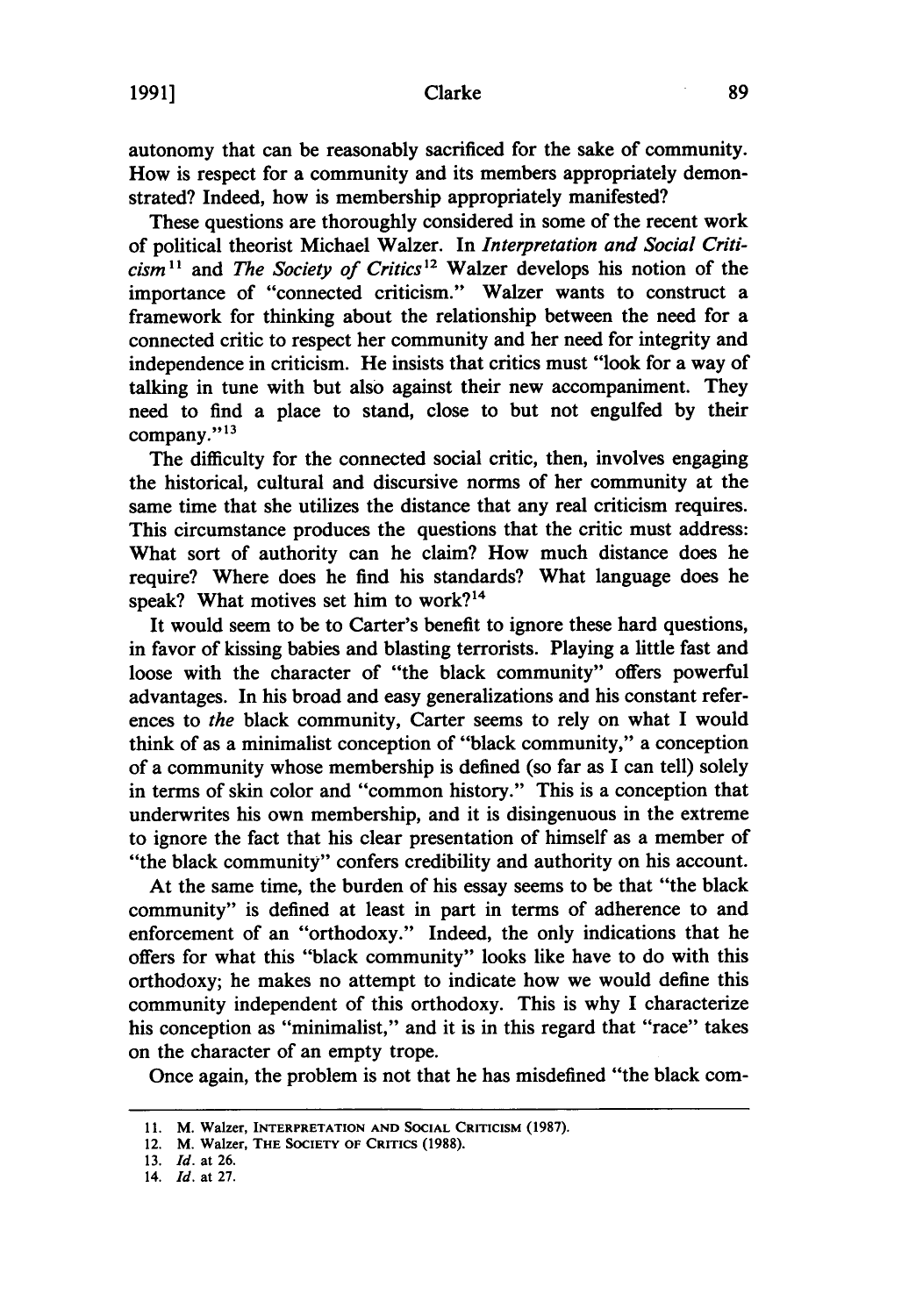munity": **I** do not want more or better evidence. The problem is that the fiction of a black community may very likely have become more trouble than it is worth. Without the kind of delineation that would necessarily acknowledge many different black communities, with different needs, different structures of membership and different histories, we are all too likely to wind up with another empty trope readily susceptible to being colonized **by** whatever racial representations happen to be close at hand.

At any rate, Carter uses Lester's experience of dissent to ground a broader discussion of the "problem" of dissent within "the black community." In doing so, he underwrites a perspective from which "dissenters" like Lester, Sowell, and Carter himself are held to be courageous in view of their willingness to flout what appear to be the norms of the community "orthodoxy": norms that are considerably stricter than those that a minimalist conception would produce. Norms that, if they do in fact exist in the form that these writers suggest, would seem to have already effectively excommunicated them and rendered their critique an external one. **All** too often these "dissenters" produce critiques that stem from outside any "black community" of more than minimal definition but gain authority and credibility **by** masquerading as internal critiques.

This little shell game is nowhere more apparent than in Carter's essay, when this *tenured member of the Yale Law School faculty* writes:

And of course, we must be careful, for our need for these free-thinking dissenters may prove to be greater than their need for us. The black "conservatives," so called, are relatively comfortable in their academic sinecures, which is, after all, what academic sinecures are for. Despite the name-calling of their critics, they will not be silenced. And they should not be.<sup>15</sup>

If the game is to find Professor Carter's pea, my guess is that most of the "black folk" with whom he professes community are going to put their money on the "academic sinecure" shell every time. They know very well that he probably couldn't (and definitely wouldn't) write as he does if he "lived" anyplace else. On the other hand, those who know no better than to automatically grant Carter authority in Negro affairsthose most akin to tourists in these matters—may not be quite so sure.

**My** money is with the black folk. Carter's arguments for the importance and the integrity of dissent are moving in a relatively narrow sphere. But they are considerably more persuasive in an academic setting than they are outside the academy. Carter seems to want "us" to care passionately and seriously about ideas without ever losing the civility and sobriety of the seminar room. In seminars, with little more than grades or academic standing at stake, such immaculate concern may be possible and even likely. But when ideas and their promotion have real

**<sup>15.</sup>** Carter, *supra* note **3,** at 348.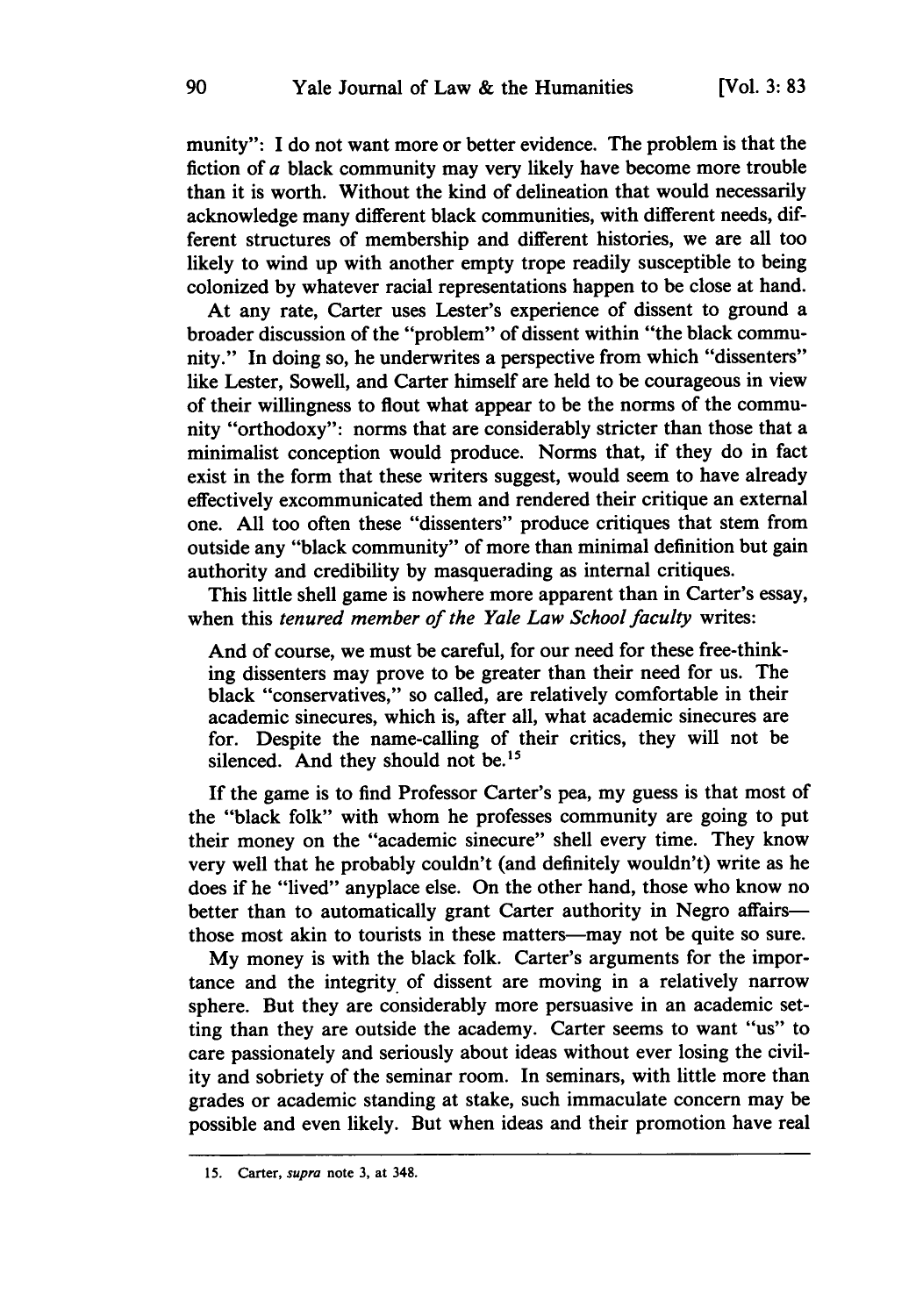consequences for people's lives, it may in fact be entirely appropriate and even necessary to "be able to tell the good guys from the bad guys." Carter is correct to insist that "the critics are obviously angry at the dissenters, and their anger stems from a deeply felt worry about the consequences of the dissent." Dissent, particularly rabid dissent, from communal norms has real costs in the real world, especially when, in cases like those that Carter cites, the dissenters are not "pure intellectuals" (if such an animal exists) but clearly and emphatically *political agents.* These costs are both necessary and desirable if "community" is to have any real meaning and force with respect to political mobilization and power. Once again, the hard questions involve the relationship between the magnitude and the character of these costs on the one hand, and the self-understanding of the community on the other.

In focusing on an easy case at the extreme, Carter allows himself to avoid these questions. He writes as if this extreme case is the norm, justifying his turn to the opposite extreme for remedial measures. "Perhaps," he writes, "the time has come for a latter-day Niagara,"

for a new manifesto in which we who are black and choose to dissent might proclaim, in much the same terms that DuBois used, our right to think for ourselves. We must demand the right to comment on any subject, no matter how sacred to the orthodoxy. We must worship no authority as absolute, except for truth itself.<sup>16</sup>

In insisting on an absolute and unyielding commitment to "truth itself," Carter presents a conception of community whose methods and manners of enforcement are defined not in terms of important requisites for political mobilization and collective power, but instead in terms of what he perceives to be the needs of intellectuals. If he indicated any recognition whatsoever that *members* must *pay dues,* then we could argue about how large those dues ought to be. Instead, he offers an affirmation of his bond with a particular community of intellectuals that is poorly disguised as a vision of a democratic black community.

There is nothing wrong with Carter's trumpeting of his intellectualist allegiances. As he points out, that is, "after all, what academic sinecures are for." He needs, however, to recognize that the conditions and character of political engagement are quite different from those that most often accompany these allegiances.

It is naive if not disingenuous to suggest that all that matters is the promotion of truth. The suggestion that I will say whatever I wish, and that some understanding of truth is all that need guide me in this project is extremely self-indulgent. An unfettered search for truth is part of our mythology about the structure of intellectual communities, but it ought not be a part of our understanding of the structure of political communi-

**<sup>16.</sup>** *Id.* at 349.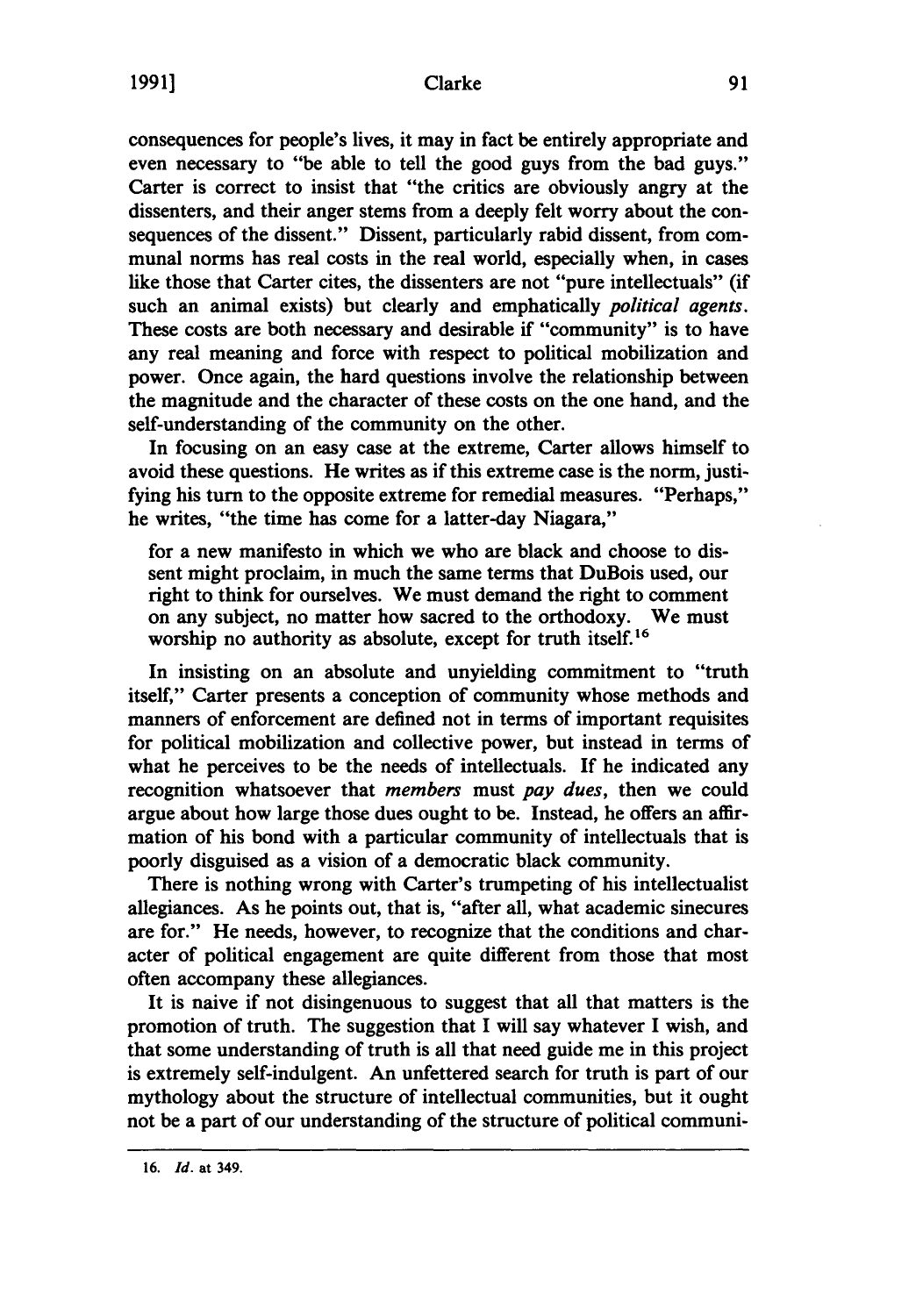ties. As realists we understand that ideas fired from high social altitudes enter an already politicized discursive field and will therefore have political consequences. Perhaps our understanding of ourselves as academics or as individuals requires us to shoot first and ask questions later, but if this is the case then we must recognize the personal and professional imperatives that drive this decision. Carter and Lester can and must be free to say what they wish, but they are not free to determine whose interests will be served **by** what they say, and their understanding of their obligations to the various communities that they inhabit must be negotiated with that fact in mind. I don't mean to suggest that this is an easy or obvious calculation to make; members can and probably should differ about their obligations to their common community. **All** I ask is that some attention be paid to the discursive context within which criticism will exist.

Carter's essay raises important and pressing issues that he all but ignores. His rather idealistic restatement of norms of intellectual engagement is touching, but worse than useless in addressing the real problems of developing and maintaining political communities among black people. There is, I think, a role for "black intellectuals" in this latter task but it is *not* to insist that struggles over programs, policies and, ultimately, communal norms, take place on *our* terms. Instead, it begins with efforts to understand the political terrain; we should attempt to understand the way in which historical, economic, cultural and political factors shape the possibilities for political community in any particular instance. We must begin on the ground, helping to build political communities out of the traditions and conditions which exist within black populations, rather than constructing philosopher kingdoms in the air.

I have neither the time nor the space to detail the locally specific factors which must condition critical interventions in political struggles involving black populations. There are, however, some general points that I believe ought to underwrite any attempt at African American social criticism.

Ultimately, effective social criticism ought to address the structure and functions of the state, but the first order political problem is always to mobilize and organize individuals: the development and sustenance of democratic agencies and instrumentalities for the assertion of control over the organization and distribution of social power.

I am referring to agencies and instrumentalities that can underwrite a democratization of access to two kinds of social power: social power as an output of the state and the economy (goods, services, privileges) and social power as a product of collective action (agency, political selfrespect and political efficacy). These agencies and instrumentalities must include traditional political parties and labor unions, but they must also include consumer and community groups, cultural organizations and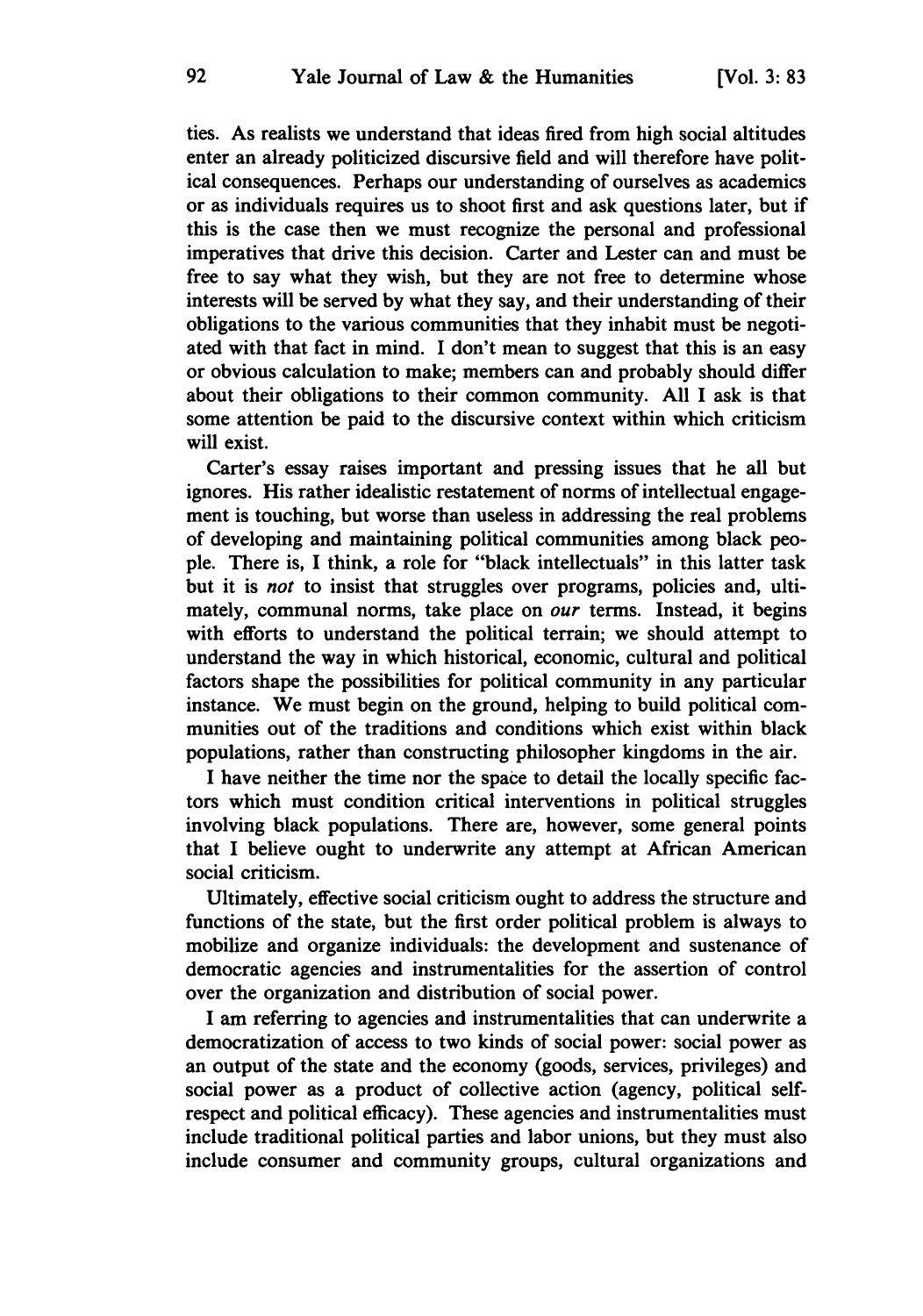other instrumentalities that can reach persons excluded or otherwise alienated from traditional avenues of political expression.

African American social criticism must also address the problems posed for political agency **by** what many consider to be a "postmodern" fragmentation of African American identity-a disruption of the coherence of racial identity along fault lines of gender, sexuality and economic and social well-being. This fragmentation (or perhaps just the greater awareness of fragmentation) promotes politically significant differences that must be carefully negotiated if democratic forms of African American political agency are to flourish. The representation of a black population bifurcated in crude class terms is a politically enervating simplification. Forms of African American political organization must evolve to accommodate the myriad differences *within* black populations. To cite what should **by** now be an obvious example, the days when black men made the political rules and black women made the coffee are so far gone that it isn't even funny. The substance and the setting of political deliberations within black populations must continue to change accordingly. Equally important, the manner in which African American politics and political activity are depicted must keep pace with these changes.

**If** the fragmented materials of "postmodern" African American identity are to be forged into coherent political subjectivities, it will be in part because "race" is utilized as a category of political mobilization. This is undeniably a dangerous and problematic strategy since it is common for "race" to be utilized to obscure other social constructions like class and gender. This is a move that has historically cut both ways: white politicians use "race" to pit working class blacks and whites against one another, but black politicians use "race" to mobilize (and demobilize) black populations in the ultimate service of the imperatives of capital and patriarchy.

In spite of the dangers of strategies for an explicitly racial political subjectivity, it is ultimately naive and unhelpful to insist that "race" be completely expunged as a tool for political mobilization. Such an insistence willfully ignores the "cluttered terrain" of which Ellison speaks. Race is, as Ellison also reminds us, much more than *just* the white man's dilemma, and there is something vaguely offensive in the suggestion that it can or should be reduced to political insignificance. Black folks *have* made a *life* on the horns of this dilemma, and it is unlikely that many of us will be willing to sharply distinguish that admittedly subjective and contested "racial" life from our political lives in order to "clean up" the rhetoric and practice of American politics.<sup>17</sup> "Race" matters and will

**<sup>17.</sup>** "But can a people (its faith in an idealized American Creed notwithstanding) live and develop for over three hundred years simply **by** reacting? Are American Negroes simply the creation of white men, or have they at least helped to create themselves out of what they found around them? Men have made a way of life in caves and upon cliffs, why cannot Negroes have made a life upon the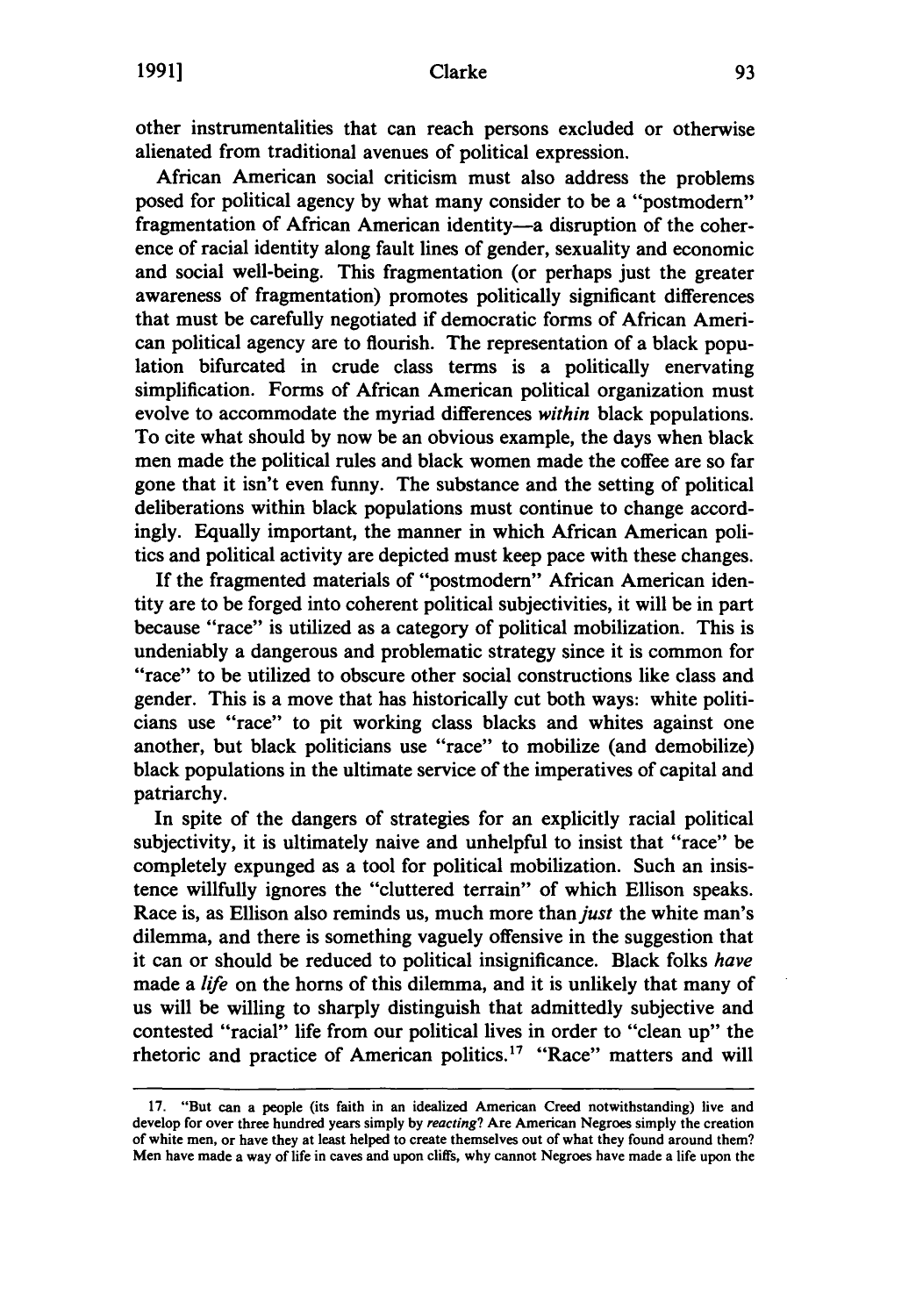continue to matter, and to expunge it from political discourse and practice is to extinguish an indispensable (if sometimes unfortunate) flame of human interest and desire.

Since "race" cannot and should not be expunged from politics and political discourse, it is so much more important that it be handled with care and responsibility. Balancing the danger and the promise in the utilization of "race" as a tool for political mobilization presumes the maintenance of a distinction between "race" as an empty trope marshalled to organize power and "race" as a textured repository of cultural meanings and political aspirations. This is undoubtedly too neat a distinction with something of the hum of the word processor about it. But it will have to suffice if we are to view race as a socially constructed phenomenon that need not be exclusive or antagonistic. **By** "race as an empty trope" **I** mean to indicate uses of "race" that manipulate prejudice, fear and hatred-uses that are negative and exclusive. As part of a political language of identity, race can and must be constructed to allow (if not facilitate) personal and political exchanges: to deconstruct classist, sexist and heterosexist discourses and practices.

An Ellisonian sensitivity to the requirements of contemporary African American criticism can be found in the writings of black women like Bernice Johnson Reagon, June Jordan, Audre Lorde and others.<sup>18</sup> Much of this work is characterized **by** three salutary elements. First, it recognizes the need for an African American social criticism that does justice to the multiple African American subjectivities borne of the post-Civil Rights Movement era. Second, it focuses this criticism on the possibility of building coalitions that reach across race, gender, sexuality and economics and culture. Finally, it is aware that such coalitions are indispensable because civil rights problems are not *minority* problems, but are, instead, majority problems of power and powerlessness that involve international oppression and environmental degradation as surely as they involve racial or sexual discrimination.

In their efforts to develop what they call a "theory in the flesh," the editors of *This Bridge Called My Back- Writings by Radical Women of Color* attempt to respond to the often contradictory manner in which race, class, gender and sexual orientation interact in constituting personal identity and interpersonal politics. Theirs is an approach to social criticism "where the physical realities of our lives-our skin color, the land or concrete we grew up on, our sexual longings—all fuse to create a politic born out of necessity": a politic that does not require anyone to

horns of the white man's dilemma?" Ellison, *An American Dilemma. A Review,* **in SHADOW AND** ACT at **315.**

**<sup>18.</sup>** Cherrie Moraga and Gloria Anzaldua, **THIS BRIDGE CALLED MY BACK: WRITINGS BY RADICAL WOMEN OF COLOR (1981); Barbara** Smith, **HOME GIRLS: A BLACK FEMINIST ANTHOLOGY (1983); June Jordan, MOVING TOWARDS HOME: POLITICAL ESSAYS (1989); Audre Lorde, SISTER OUTSIDER** (1984).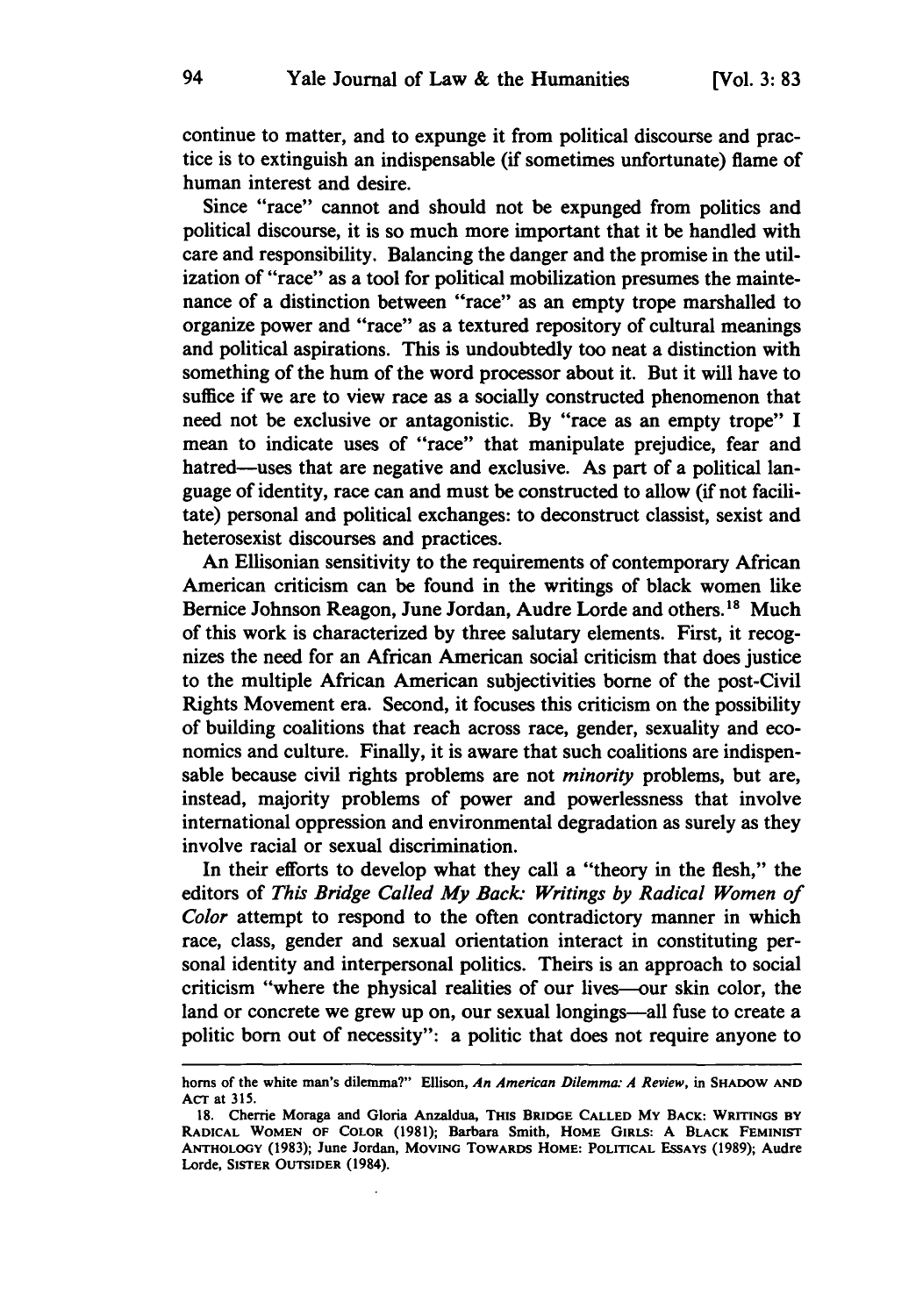repress elements of their selves in order to "get with the **program."<sup>19</sup>** Finding themselves "the colored in a white feminist movement, the feminists among the people of our culture" and often "the lesbians among the straight," these women "attempt to bridge the contradictions in [their] experience" **by** "naming ourselves and telling our stories in our own words."20

These critics are also acutely aware of the need for coalitional work, and the possibility of mining differences for the creative possibilities that they offer.<sup>21</sup> Audre Lorde, for example, insists that it is not difference itself that separates people, but a refusal to "recognize differences and examine distortions which result from misnaming them and their effects upon human behavior and expectation."<sup>22</sup> When differences are seen as "a fund of necessary polarities between which our creativity can spark like a dialectic," control over the representations of ourselves and others-naming rather than misnaming difference and its consequences—is a first step towards control over the possibilities for political cooperation. In the poem "Good Mirrors Are Not Cheap," Lorde captures the tragedy of representations that facilitate the misnaming and misunderstanding of differences: "It is a waste of time hating a mirror/or its reflection/ instead of stopping the hand/ that makes glass with distortions/slight enough to pass/ unnoticed **. . .** Because at the same time/ down the street/a glassmaker is grinning/ turning out new mirrors that lie/ selling us/ new clowns/ at cut rate."<sup>23</sup>

Finally, these writers recognize the importance of broadening our understanding of civil rights and "minority issues." June Jordan insists that "in America, you can segregate the people, but the problems will travel."24 Writing of the Jesse Jackson presidential campaign, she argues for a broad view of civil rights, a view that considers it to be a *majority* problem:

Was hunger a Black problem or an American disgrace? Was equal access to good housing and education a Black demand or a necessity inside a "democratic state"? Was "Jobs or Income" an unreasonable, left-wing slogan, or a matter of human survival?<sup>25</sup>

Jordan calls for a new social criticism to accommodate a new *majority* situation of powerlessness: "Somebody needs to write aggressive new

**<sup>19.</sup>** Moraga and Anzaldua, *Id.* at **23.**

<sup>20.</sup> *Id.*

<sup>21.</sup> See especially Bernice Johnson Reagon, *Coalition Politics Turning the Century* in Smith, *supra* note **18.**

<sup>22.</sup> Audre Lorde, *The Master's Tools Will Never Dismantle the Master's House* in Lorde, *supra* note **18** at **115.**

**<sup>23.</sup>** Audre Lorde, **FROM A LAND WHERE OTHER PEOPLE** LIVE (1973) at **15.**

<sup>24.</sup> Jordan, *Problems of Language in a Democratic State* in Jordan, *supra* note **18** at **126.**

**<sup>25.</sup>** Jordan, *American in Confrontation with Democracy or The Meaning of the Jesse Jackson Campaign* in Jordan, *supra* note **18** at **206.**